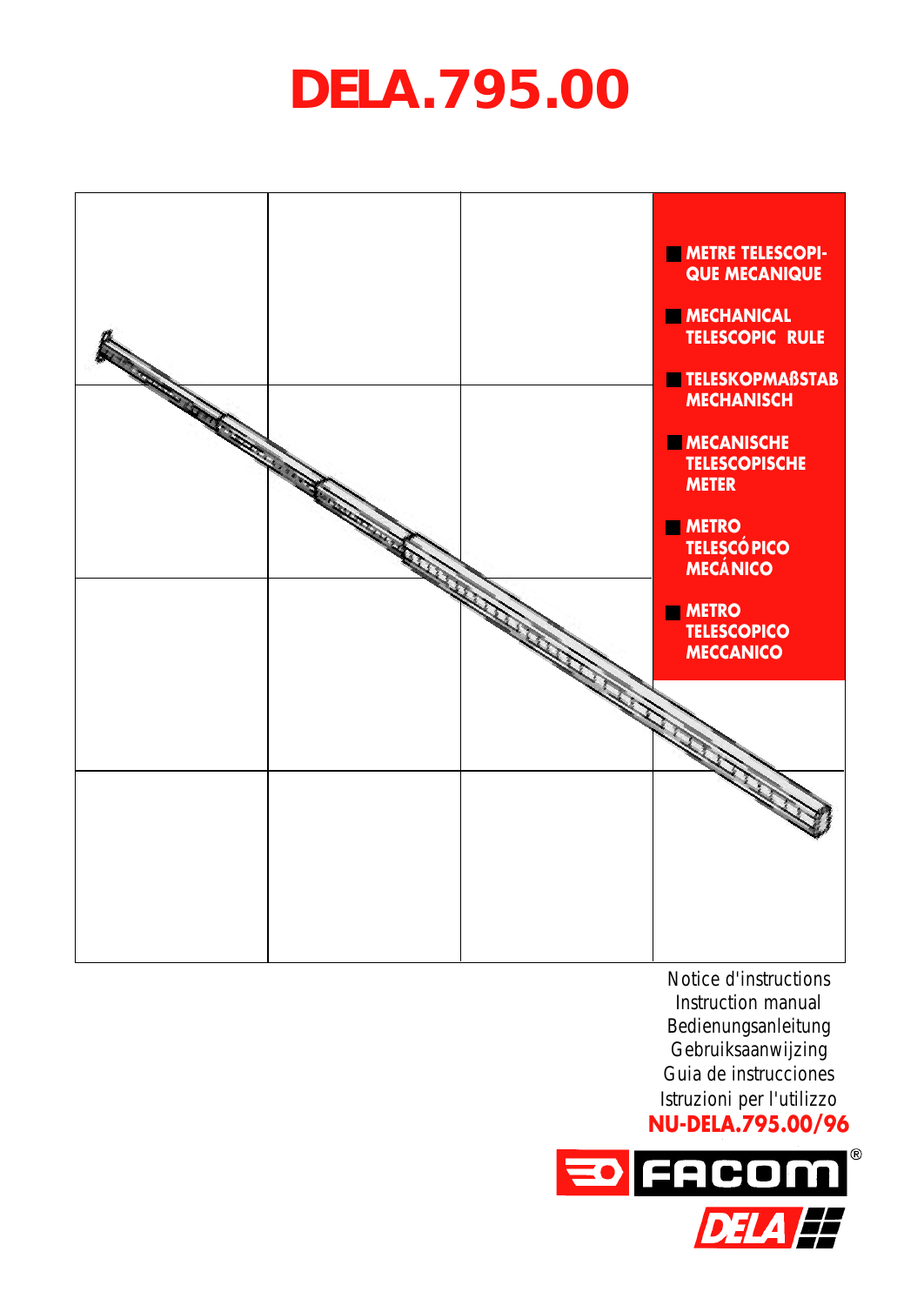

|  | Guide pour le coulissement<br>Protection antipoussière<br>Guide for sliding<br>Dustproof protection<br>Gleitführung<br>Staubschutz<br>Schuifgeleiding<br>Bescherming tegen stof<br>Guia para el deslizamiento<br>Protección antipolvo<br>Guida per lo scorrimento<br>Protezione anti polvere |
|--|----------------------------------------------------------------------------------------------------------------------------------------------------------------------------------------------------------------------------------------------------------------------------------------------|
|--|----------------------------------------------------------------------------------------------------------------------------------------------------------------------------------------------------------------------------------------------------------------------------------------------|

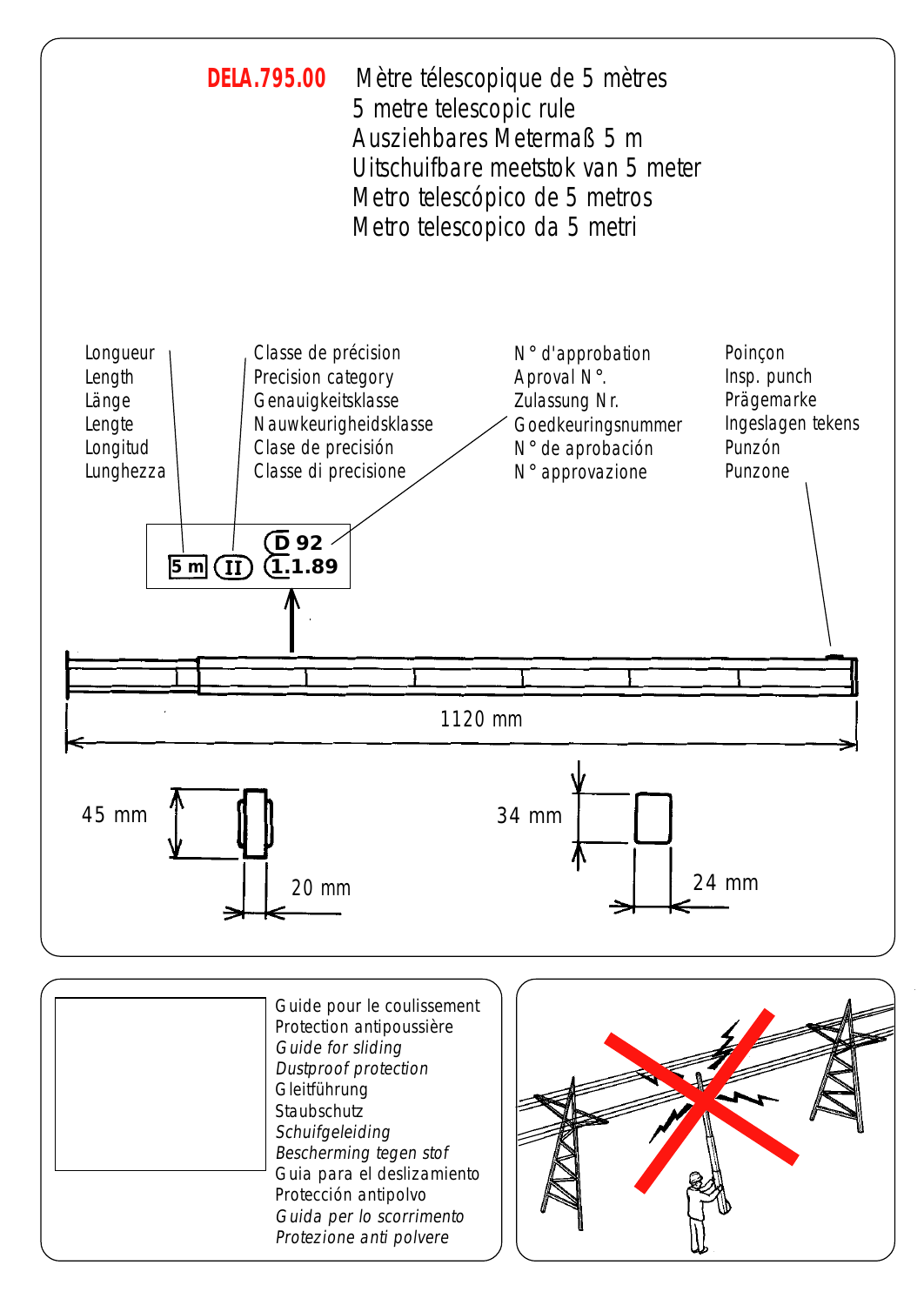### **CONSEILS D'UTILISATION F**

- Après utilisation, les éléments doivent être rentrés propres.
- Ne jamais forcer pour rentrer les éléments, ne pas les graisser.

## **GB ADVICE ON USE**

- After use, the sections must be put back clean.
- Never force the sections back and do not lubricate them.

#### **D HINWEISE ZUR BENUTZUNG**

- Nach der Benutzung sind die Elemente gesäubert wieder einzuschieben.

- Niemals eine Kraft aufwenden, um die Elemente einzuschieben, die Elemente nicht fetten.

#### **NL GEBRUIKSAANWIJZING**

- Na gebruik dienen de elementen schoon te worden ingeschoven.
- Druk de elementen noolt met kracht terug; gebruik geen vet.

## **E CONSEJOS DE UTILIZACION**

- Después de la utilización, los elementos deben introducirse limpios.
- No forzar nunca para introducir los elementos, no engrasar.

## **I CONSIGLI PER L'USO**

- Dopo l'uso gli elementi devono rientrare puliti.
- Non forzare mai per far rientrare gli elementi, non ingrassare.